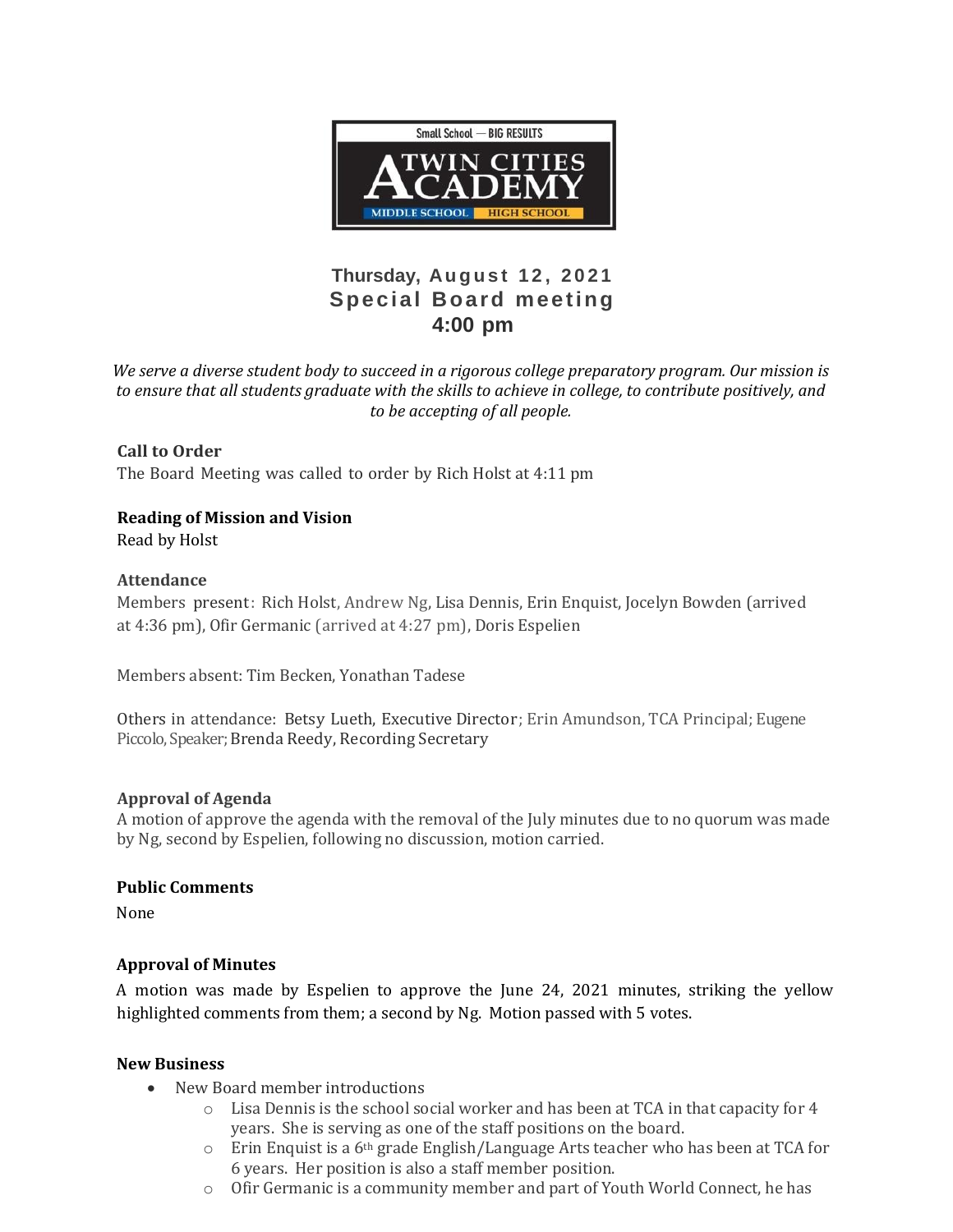coordinated with TCA on many events in the past.

- $\circ$  Jocelyn Bowden is a parent of a TCA student/s. She lives on the East Side in the community. She is filling the 3 year parent position on the board
- o All present board introduced themselves as well; Holst—parent member; Espelien—community member; Ng—teacher at TCA in his 4th year; Becken community member
- Presentation by Eugene Piccolo form MACS
	- $\circ$  MACS has done Zoom calls every month for 15 months connecting with other charter schools. He was reached out to for Strategic Planning trainings on his thoughts and ideas from other charter schools. He gave a little background on MACS, how it started and why. Eugene said some of the challenges for charter schools are direction and mission. He mentioned "mission creep" saying they will either close or be come down on by their authorizer.
	- o The Mission is about today. What you're doing, who you're serving, what makes you stand out. It should be clear and focused. It also should be easily understood by people. He also mentioned that it should be read at EVERY meeting, people have to hear it and understand it.
	- o The Vision is about the future, what do you want the school to be, i.e. "As a result of their education here students will…….."
	- o Mission and Vision should be the driving force. For Strategic Planning purposes, how does this fulfill the mission? Organizations should start with someone having to take the leadership role to do it internally. It does take an investment of time to do well. As a Board, make sure it's implemented and hold people accountable.
	- o Eugene said TCA's Mission statement is more like our Vision statement
	- $\circ$  Sometimes the Mission gets lost in chasing the \$\$ (grants, etc) that don't align with the Mission. Lueth gave a background of 20 year of TCA history. Holst mentioned Mission shift and Mission drift. Eugene stressed the Mission should define WHO you serve. Ofir said it's ongoing and should be. Strategic plans should shift, the Mission should not unless there is a change in population served.
	- o A question TCA should be asking according to Piccolo is Are we moving toward our Mission and does it tie into our contract with our Authorizer?
	- o He placed the responsibility of fulfilling of the Mission on the Board and if it's not happening they need to step in and correct it and step in and support the leadership.
	- o Board needs a common understanding of terms and every time there's a new Board member, they need to review those terms.
	- o Every board meeting, committee meeting, publication, faculty meeting, should include the Mission—it needs to be in front of people.
		- Who are our students?
		- What do we believe; what are our values? Ex: honesty, open dialogue
		- What is it that we do? Ex: College prep, ask people what they think our Mission is.
	- o Mission doesn't have to be complicated, Vision should be more in depth. Caution: Don't make Mission a tag line/logo, the Mission should be driving what we do.

# **2021-2022 Board Calendar Approval**

o Currently meetings occur the last Thursday of the month—it was asked if anyone opposed moving it to Wednesday to better accommodate some individuals schedules. Betsy will send out a Doodle survey to see if another day works better. Noted next meeting is Thursday August  $26<sup>th</sup>$ , may change for future meetings, will revisit this on August 26th meeting.

# **Asset and Opportunity Mapping**

o Lueth met with Yonathan T via Zoom and his top 4 were diversity, care, community based and personalized or connections. He is interested in getting more students involved hearing more student voices